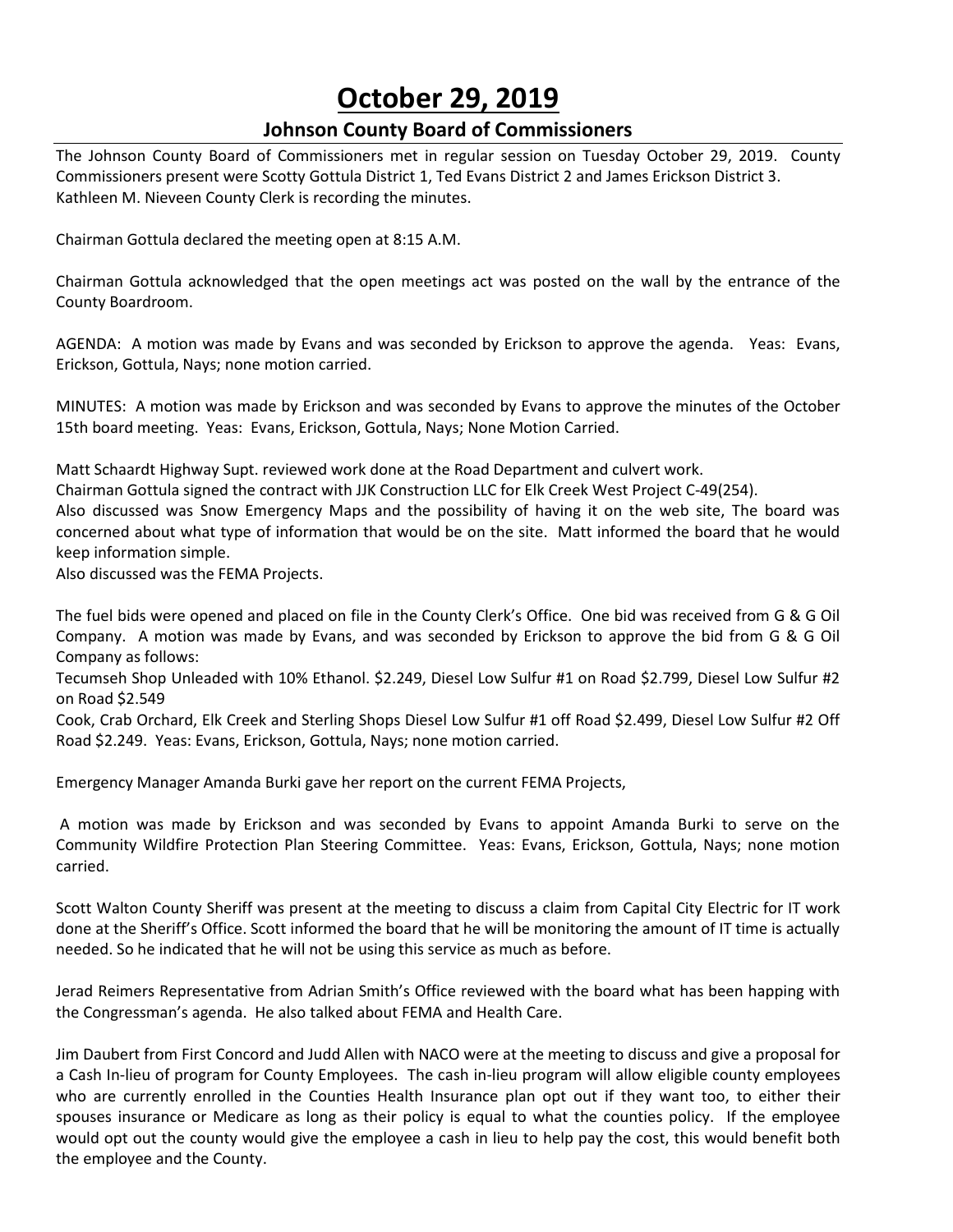Jim also discussed the cafeteria plan which needs to be in place as well. A motion was made by Evans and was seconded by Erickson to allow First Concord implement a 125 Cafeteria Plan for Johnson County. Yeas: Evans, Erickson, Gottula, Nays none motion carried.

A motion was made by Evans, and was seconded by Erickson to approve the Public Defender contract with Timothy W. Nelsen with the additional language that if either he or the county want out of the contract that they have to give the other party 90 days' notice. Yeas: Evans, Erickson, Gottula, Nays; none motion carried.

A motion was made by Erickson and was seconded by Evans to approve the agreement providing personnel and services for Southeast Nebraska Adult Drug Court with Richardson County as Fiscal Agent. Yeas: Evans, Erickson, Gottula, Nays; none motion carried. Term of the Agreement is from October 8, 2019 through June 30, 2022

The board acknowledges the Johnson County Treasurer's Distress Warrant Report.

A motion was made by Evans and was seconded by Erickson to approve the claims as submitted. Yeas: Evans, Erickson, Gottula, Nays; none motion carried. The following claims were paid on funds as follows:

#### **GENERAL FUND**: Payroll: \$34,853.66

#### Claims: **\$ 53,658.56**

AMERICAN NATIONAL BANK – FICA & Federal Taxes - 11,259.49, AMERITAS - Deferred Comp - 70.00, NADINE BEETHE – Mileage - 60.90, BEST WESTERN INN – Motel Room for Training - 192.00, BRITE – Computers - 11,903.00, CAPITAL CITY ELECTRIC – IT Work - 1,125.00, CONSOLIDATED MANAGEMENT COMPANY – Meals at Training - 137.77, PERCIVAL CULLIGAN WATER – Water - 28.90, MIKE DAVISON – Mileage - 117.74, DISTRICT COURT JOHNSON COUNTY –Fees - 958.00, EAKES OFFICE SOLUTIONS – Supplies - 23.11,ENCARTELE – Repairs - 2,174.16, FAIRFIELD INN & SUITES – Motel Rooms for Training - 629.70, GC SERVICES LP 59.02, AMANDA HATFIELD – Meals at Training - 42.15, J0HNSON COUNTY PETTY CASH FUND – Courthouse & Jail Utilities - 1,893.63, JOHNSON COUNTY ROAD DEPT. – Fuel - 4,774.45, JOHNSON COUNTY SHERIFF PETTY CASH – Car Washes & Envelopes - 14.15, KERNER TRUE VALUE – Supplies - 43.80, LIBERTY NATIONAL LIFE INSURANCE CO - 206.06, MADISON NATIONAL LIFE INSURNACE CO - 167.00, MORAN PLUMBING AND HEATING,LLC - Repairs at Courthouse - 1190.87, NACO – Registration - 125.00, NAVIENT CREDIT FINANCE CORPORATION - 296.09, NE STATE FIRE MARSHAL ELEVATOR DIV – Inspection - 120.00, NEBRASKA DEPT. OF REVENUE - State Taxes - 1,639.91, KATHLEEN M NIEVEEN – Mileage - 241.28, O'KEEFE ELEVATOR CO. Maintenance - 306.60, OFFICE OF THE CHIEF INFO OFFICER – Teletype & Point to Point - 632.72, WILLIAM OUREN - Autopsies 150.00, PARAMOUNT LINEN & UNIFORM – Rugs CH & Jail - 109.30, PHYSICIANS LABORATORY SERVICES – Autopsy work - 170.00, POSTMASTER – Stamps - 1,623.20, RAMADA INN – Motel Room for Training – 178.00, ZACHARY RASH – Fuel Reimbursement - 111.51, RETIREMENT PLANS DIV OF AMERITAS - 5,785.10, SCOTTY'S GROCERY – Inmate Meals - 1,044.00, RICHARD R SMITH, ATTORNEY AT LAW – Rent, Mileage, Meals - 184.64, SMPC LLC - Software - 1,614.96, TIME WARNER CABLE – Internet & Phones 947.96, TIME WARNER CABLE – Internet - 109.99, US BANK CORPORATE PAYMENT SYSTEMS – Meals, Equipment & Parking – 318.99, U.S. CELLULAR – Phone/Internet - 86.11, VERIZON CONNECT NWF,INC – September GPS - 88.12, VERIZON WIRELESS Cell Phones & Tablets – 576.00, MALISSA WALTON – Mileage - 128.18.

#### **ROAD FUND**: Payroll: \$15,321.41

## Claims**: \$ 34,465.35**

AMERICAN NATIONAL BANK – FICA & Federal Taxes - 4,677.34, BEATRICE FIRE PROTECTION – Inspection - 388.14, DAS STATE ACCTG-CENTRAL FINANCE – Snow Plow - 200.00, DIVERSIFIED DRUG TESTING, LLC – Screenings - 250.00, DON'S TRACTOR SALVAGE – Parts - 25.00, EGGERS BROTHERS INC. – Parts - 83.32, JOHNSON COUNTY PETTY CASH FUND -Utilities - 238.98, MARTIN MARIETTA MATERIALS – Rock - 20,031.47, SID'S AUTO PARTS – Parts - 369.03, NEBRASKA DEPT. OF REVENUE - Tax Levy 199.02, NEBRASKA DEPT. OF REVENUE – State Taxes - 668.01, NEBRASKA PUBLIC POWER - Utilities - 68.42, PARAMOUNT LINEN & UNIFORM - Rugs - 27.44, RETIREMENT PLANS DIV OF AMERITAS - 2,277.37, SPEERS TRUCK REPAIR LLC – Labor/Parts -